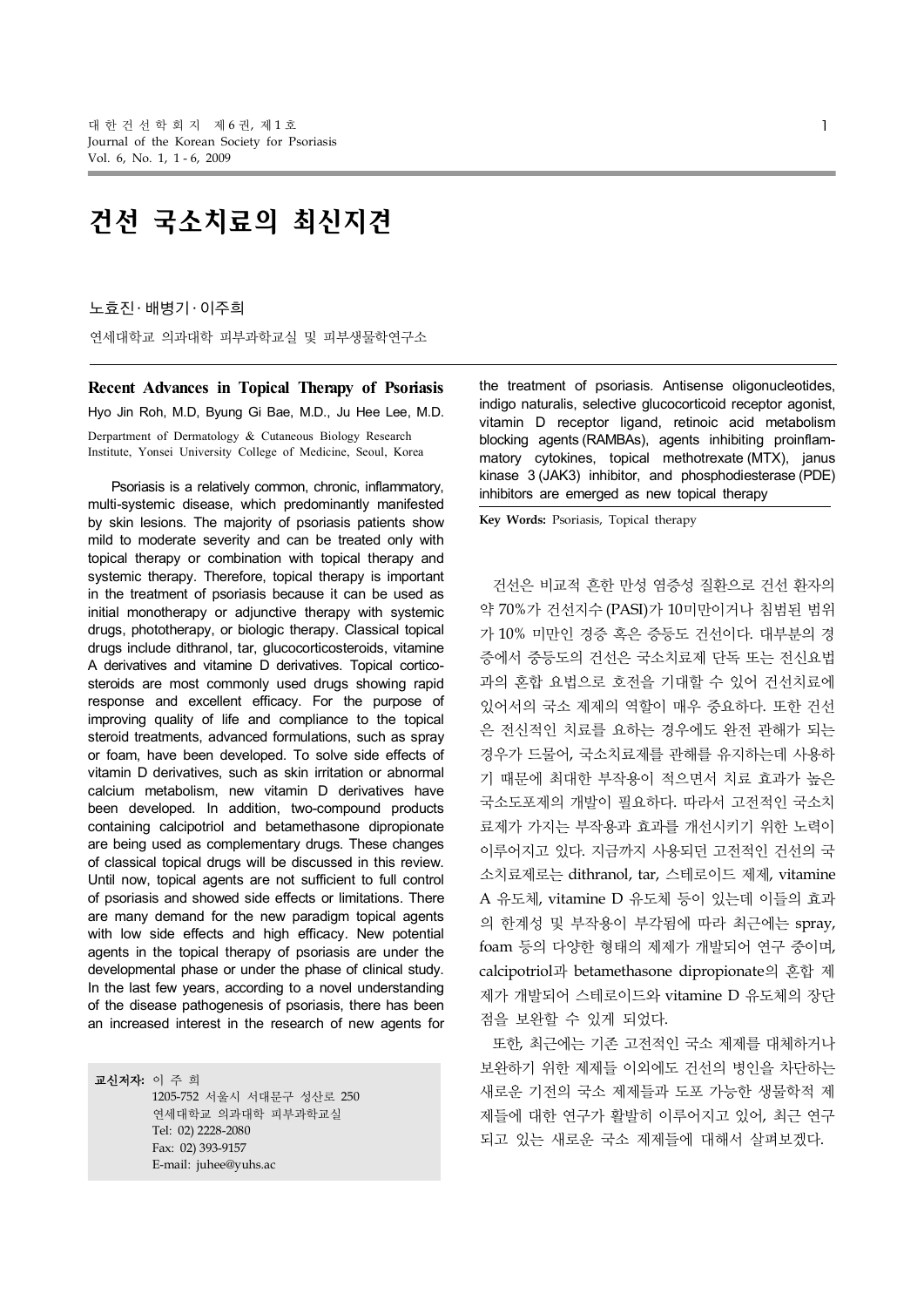## 고전적인 국소치료 제제의 다양화

## 1. 국소 스테로이드 (Topical corticosteroids)

스테로이드는 효과가 뛰어나며 그 효과가 빠르게 나타 난다는 이점이 있어 현재까지도 가장 많이 사용되는 국 소치료제이다. 최근에는 clobetasol propionate의 spray 형태 (Clobex<sup>®</sup> spray)와 foam 형태 (Olux<sup>®</sup> foam)가 개 발되었다. 두 가지 형태 모두 사용감을 향상시킴으로써 치료의 순응도를 높일 수 있으면서도 효과는 이전 스테 로이드 제제와 차이가 없어 보다 유용하게 사용될 수 있 을 것으로 기대된다.<sup>14</sup> Spray 제제는 4주 동안 도포하였 을 때 2주 동안 도포한 것에 비해 부작용은 차이가 없으 면서 효과는 우수하였다. <sup>4</sup> 또한 이 두 가지 제제를 비교한 연구도 있었는데 중등도 혹은 중증의 판상 건선 환자 77명 을 대상으로 spray와 foam 형태 두 가지 제제로 치료하였 을 때 효과와 환자의 만족도 두 가지 측면 모두에서 spray 제제가 foam 제제보다 우수하였다.<sup>5</sup>

## 2. 비타민 D 유도체 (Vitamin D derivatives)

새로운 비타민 D 유도체로 becocalcidiol (2-methylene-19-nor-0(S)-1a-hydroxy-bishomopregnacalciferol)이 있다. 전 임상연구 (preclinical trial)에서 이전 비타민 D 유도체를 고용량 도포 시 생길 수 있는 전신적 부작용인 고칼슘혈증을 일으키지 않는 것으로 보고되었고, 6 becocalcidiol을 5 - 25 μg/g 용량으로 사용할 경우에 용량에 비례하여 효과가 나타나는 것으로 보였다. Helfrich 등 은 판상 건선 환자 185명을 대상으로 한 다기관 이중맹검 무작위 통제 연구에서 becocalcidiol을 고용량 (75 μg/g) 으로 8주간 도포하여 26% 환자에서 완전 관해가 유도되 었음을 보고하였다. 자극증상이 부작용으로 나타났지만 calcipotriol을 도포하였을 경우보다 낮은 빈도이기 때문 에 효과와 안전성 면 모두에서 이전 비타민 D 합성제보 다 우수하다고 보고하였다.

### 3. Calcipotriol과 betamethasone dipropionate 합성 제제

Calcipotriol과 betamethasone dipropionate은 각각 안정도가 높으며 활성도가 큰 pH가 달라 두 제제를 합성하 는데 어려움이 있었으나 특수한 제조 기술을 통해 연고 형 태로 상품화(Daivobet®/Dovobet®)되었다. Calcipotriol 은 1 g당 50 μg, betamethasone dipropionate는 1 g당 0.5 mg이 포함되어있다. 현재까지 보고된 이중 맹검 무 작위 통제 연구를 분석해 보았을 때 7개의 임상연구에서

약 6,000명 이상의 환자를 대상으로 한 결과 4주 동안 치 료하였을 때 건선지수(PASI)가 65 - 74% 정도 감소하였 다. 8-14 치료제를 하루에 1번 도포한 군과 2번 도포한 군을 비교하였을 때 치료 효과는 치료 전 건선지수 (PASI) 정 도나 환자 나이와 무관하였으며, <sup>15</sup> 하루에 2번 도포하는 것이 1번 도포하는 것보다 더 효과적이지 않기 때문에 1번 바르는 것이 권장된다. Calcipotriol과 betamethasone dipropionate의 혼합 제제는 calcipotriol 혹은 betamethasone dipropionate를 각각 단독으로 사용하였을 때 보다 좋은 치료 효과를 보였으며, 1주일 이내에 치료 효 과가 빠르게 나타나 치료에 대한 순응도도 높았다. <sup>16</sup> 치료 효과는 5주째에 최고로 나타나며 8주까지는 매일 바르는 것이 좋은 것으로 보고되고 있다. 17,18

부작용으로는 합성 제제를 하루 1번 4주 동안 도포하였 을 때 병변 부위에서는 3%, 병변 주변 부위에서는 11% 의 빈도로 자극 증상과 가려움증이 나타나는 것으로 보 고되었다. 그러나 8주 동안 지속적으로 도포하였을 경우 에 부작용의 빈도가 더 증가하지는 않았다. <sup>17</sup> 전신적인 부 작용은 위약군과 비교하였을 때 차이가 없었으며 혈중 칼슘 농도의 증가도 관찰되지 않았다. 후향적으로 52주 동안 도포 한 뒤 부작용을 본 연구에서는 4.8% 환자에서 스테로이드 성분으로 인한 부작용으로 피부 위축(1.9%), 모낭염 (1.2%)이 가장 많이 나타났다. 이러한 부작용은 calcipotriol만을 단독으로 도포한 군이나 calcipotriol과 betamethasone dipropionate 합성 제제를 4주씩 번갈아 바른 군과 차이가 없었다. 19

근래에 들어서는 두피 건선의 치료를 위하여 calcipotriol 과 betamethasone dipropionate 혼합 제제가 겔 형태로 상품화 (Xamiol®)되었다. 현재까지 보고된 임상연구에 따르면 6개의 연구가 약 4,500명을 대상으로 이루어졌으 며 Xamiol 을 사용한 군이 Betamethasone dipropionate, calcipotriol 연고, calcipotriol 용액으로 단독치료 한 것 보다 효과가 더 뛰어났다.<sup>20-25</sup> 혈중 칼슘 농도의 변 화, 피부 위축, 팽창선조 등의 부작용은 보고되지 않았다. 52주 동안 장기간 Xamiol®을 도포한 뒤 calcipotriol을 단독 도포한 군과 비교하였을 때 오히려 작열감, 가려움증, 홍반, 자극증상 등의 부작용이 적은 빈도로 나타났다. 24

## 새로운 국소치료 제제의 개발

## 1. Indigo naturalis

Indigo naturalis는 *Baphicacanthus cusia*의 뿌리와 잎에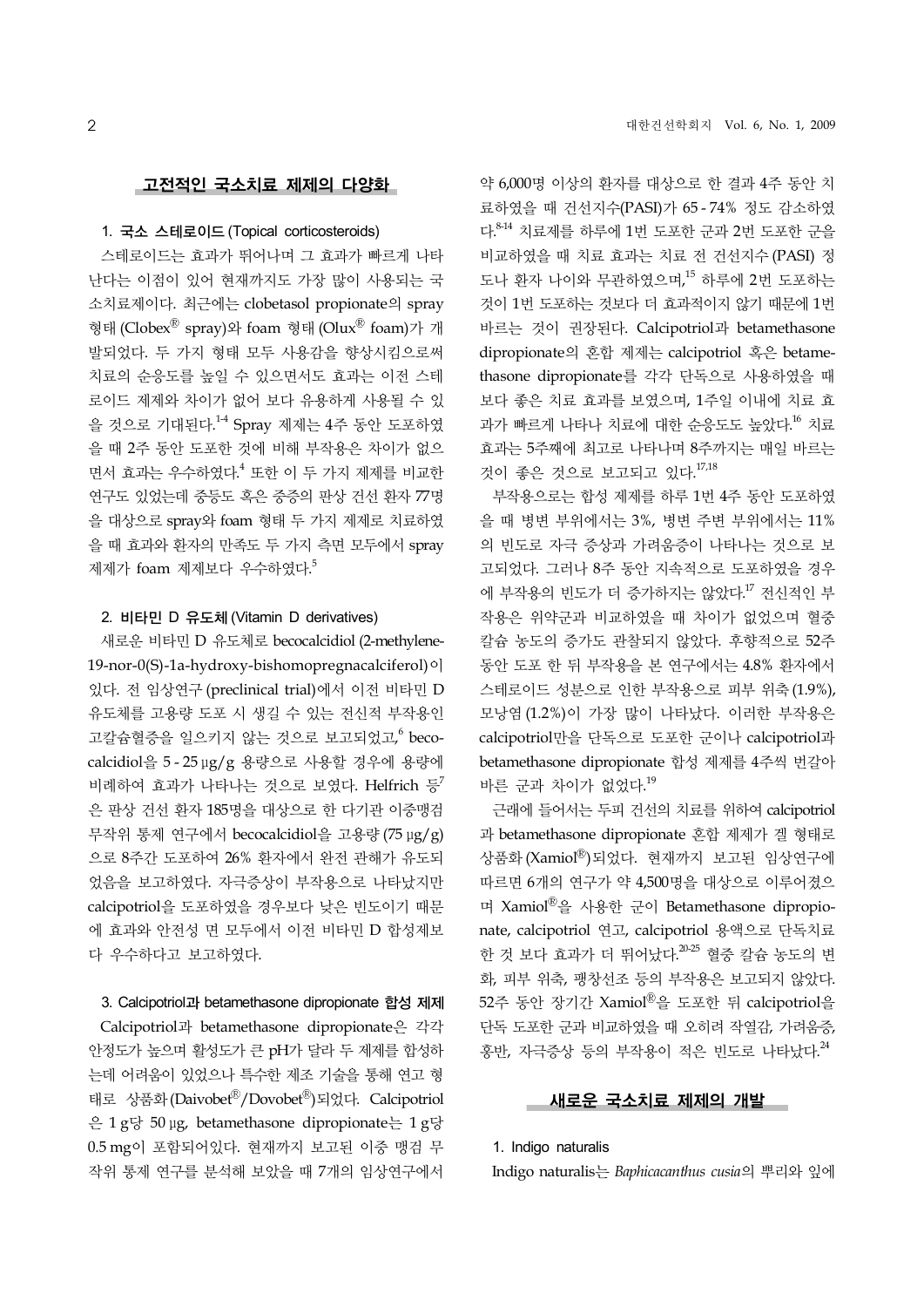서 추출한 물질이다. 중국에서는 전통적으로 여러 염증성 질환과 피부염의 치료로 흔하게 쓰여 왔으며 최근에는 약 물학적으로 indigo naturalis와 활성 성분인 indirubin이 항바이러스, 항균, 항암 작용이 있다고 밝혀졌다.<sup>26-28</sup> Lin 등29,30은 판상 건선 환자 14명을 대상으로 연고 형태의 indigo naturalis를 국소도포하였을 때 임상적인 호전을 보고하였으며 42명을 대상으로 한 시험자 맹검 통제 연 구를 통해 12주간 도포한 결과 건선병변의 인설, 홍반, 경화가 의미 있게 감소하고 (*p* < 0.001), 42명 중 31명에 서(74%) 도포한 부위의 건선병변이 완전 또는 대부분 소 실되었다고 보고하였다. 치료 중에 생긴 부작용으로는 적 은 수의 환자에서 가려움증이 유발되었으나 수일 내로 호 전되었으며 이외의 다른 부작용은 보고되지 않았다.

## 2. Antisense oligonucleotides

Antisense oligonucleotides는 건선에서 발현이 증가 되어있는 단백질들의 발현을 감소시켜 병변을 호전시킬 수 있다. 특히 TNF-α에 작용하는 phosphorothioate antisense oligonucleotide가 유용하며 주로 정맥 혹은 경구 투여로 임상연구가 진행되고 있지만 7,701 달톤에 달하 는 큰 분자량 때문에 국소도포를 통해 정상 피부를 통과 하기에는 문제가 있다. 31

# 3. 선택적 스테로이드 수용체 작용제 (Selective glucocorticoid receptor agonist)

스테로이드는 스테로이드 수용체를 통해서 작용을 나 타내게 되는데, 활성화된 스테로이드 수용체는 구조 변 화를 일으켜 핵 내로 이동한 후 유전자의 발현을 조절하 게 된다. Reichardt 등 <sup>32</sup>은 쥐에서 스테로이드 수용체에 점 돌연변이 (point mutation)가 있을 때 이합체화 (dimerization)가 되지 않아 스테로이드 수용체의 유전 자 활성 기능이 없어지는 것을 관찰하였으며 이 돌연변 이 쥐에 스테로이드를 적용할 경우 부작용은 나타나지 않으면서 항염증 작용은 동등하게 나타나는 것을 확인하 였다. 이후 선택적 스테로이드 수용체 작용제의 개념이 등장하였고 현재까지 AL-438, LGD-5552, ZK 216348 등 의 제제가 개발되어 실험적으로는 효과적이라고 보고되 었지만 아직까지 임상연구는 충분하지 않다.<sup>33-35</sup>

또한 Mark 등 <sup>36</sup>은 NO-donating prednisolone 유도체 (prednisolone 21-[4'-(nitrooxymethyl)benzoate]를 통 해서 스테로이드 수용체를 nitration 시켜 항염증작용을 증강시킬 수 있음을 실험적으로 증명하였다.

# 4. 레티노산 대사 방해제 (Retinoic acid metabolism blocking agents (RAMBAs))

최근에 들어서는 비타민 A의 체내 대사물인 All-trans retinioic acid (ATRA)의 분해를 막는 기전으로 기존 비 타민 A 치료제의 부작용을 없애고 동등한 효과를 얻을 수 있는 제제들이 개발되어 임상시험 중에 있다. ATRA 의 분해는 microsomal cytochrome P450 (CYP) 의존 효 소에 의해서 조절되며 효소에는 CYP26A1, CYP26B1 그 리고 CYP26C1가 있다. 이러한 효소의 활성을 막으면 체내 ATRA의 농도를 증가시켜 치료효과를 얻게 된다. 이러한 방해물질을 retinoic acid metabolism blocking agents (RAMBAs)라 한다. 건선과 어린선(ichthyosis)에서 효과 가 입증된 최초의 RAMBA는 liarozole이다.<sup>37,38</sup> 하지만 liarozole은 ATRA 관련 효소에 대한 특이성이 떨어지며 다른 부신 호르몬의 생합성도 막을 것으로 생각된다. Talarozole은 CYP26에 더 높은 특이도를 가지는 RAMBA 로 건선에서는 국소도포 제제로 0.07%제제와 0.35% 제 제의 임상 1상연구가 완료되었다.

## 5. 새로운 비타민 D 수용체 리간드 (Ligand)

비타민 D 수용체 리간드인 calcipotriol, tacalcitol, calcitriol은 경도 혹은 중등도의 건선에 있어 효과적으로 사용될 수 있지만 드물게 장세포(intestinal cell)에 작용 하여 고칼슘혈증, 고칼슘뇨증을 일으킬 수 있는 문제가 있었다. 이에 좀 더 특정 조직에 특이도를 가지는 제제의 개발이 이루어지고 있다. Yanfei 등<sup>39</sup>은 이전의 비타민 D 수용체 리간드의 기본골격을 변화시킨 제제 (nonsecosteroidal VDR ligands; LY2108491, LY2109866)를 개발 하여 각질형성세포와 골모세포, 말초혈액단핵구에 선택 적으로 작용하면서 장세포에는 영향을 주지 않음을 실험 적으로 증명하였다. 동물실험에서는 전신치료를 하였을 경우에 순수 비타민 D 수용체 리간드 (1,25-dihydroxyvitamin D3 [1,25-(OH)2D3]보다 약 270배의 효과가 있음 을 보고하였다.

## 6. 전염증 사이토카인을 억제하는 생물학적 제제

p38 MAP kinase (MAPK)는 여러 세포에서 발현되며 세포 외부의 스트레스 혹은 자극, 쇼크 등에 반응하여 여 러 사이토카인(IL-1, TNF, IL-6), nitric oxide, prostaglandin/prostacyclin, cyclooxygenase 2를 분비하고 matrix metalloproteinase를 분비하여 염증반응을 일으 키는데 중요한 역할을 한다. MAPK를 억제할 경우 염증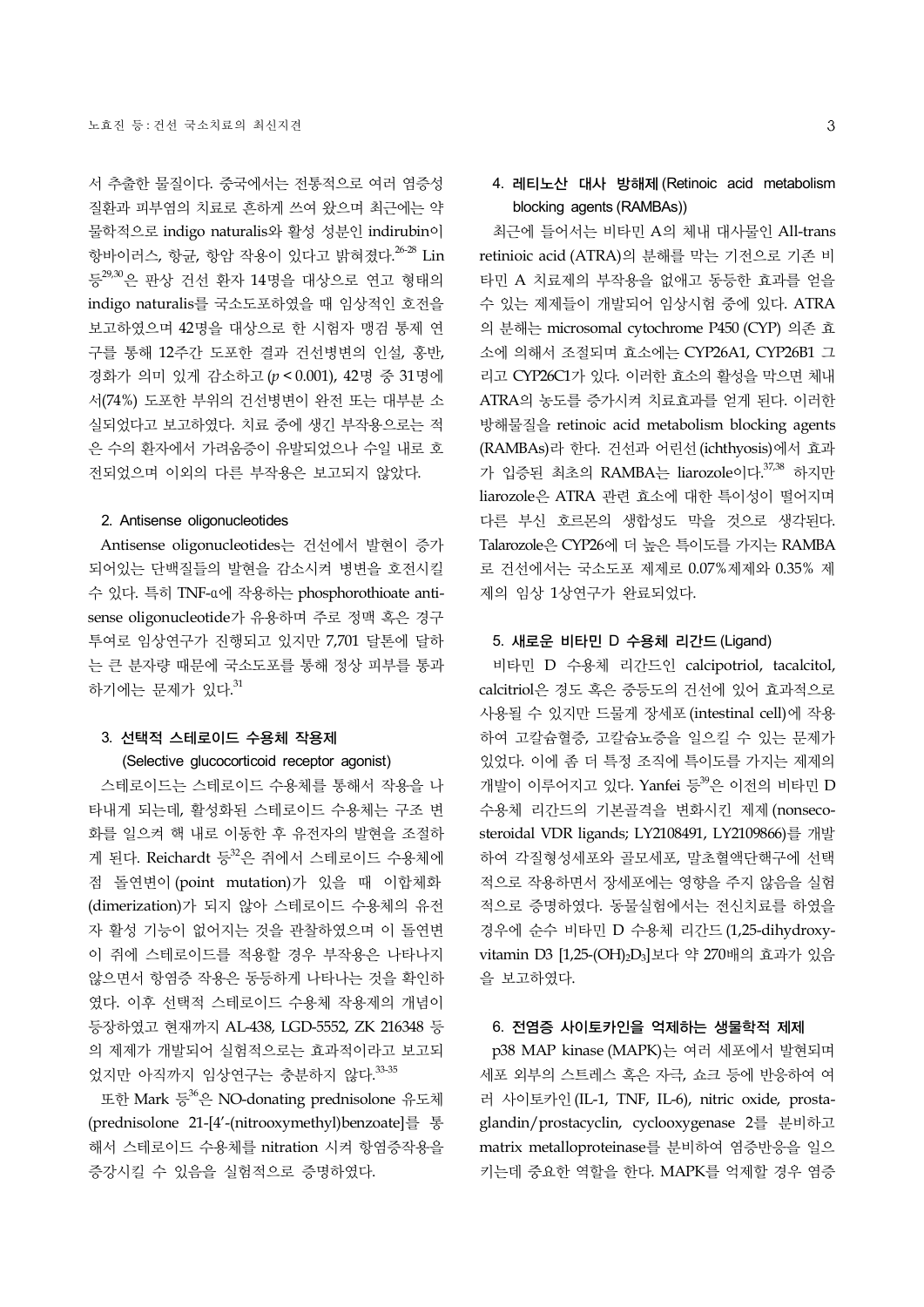성질환을 치료할 수 있을 것으로 생각되어왔다.

BIRB796은 류마티스관절염, 크론병, 건선 등에서 임상 연구가 진행되었다. 판상 건선 환자에서 경구 제제로 4주 동안 치료한 결과 건선지수(PASI)가 호전되지는 않았지 만 조직검사 상에서는 호전을 보였다.<sup>40</sup>

p38 α-,β-,γ-isotype을 억제할 수 있는 제제로 VX-745 는 류마티스 관절염에서 경구 제제로 임상 2상연구를 진 행했었지만 신경학적 문제가 동물실험에서 발견되어 중 단되었다. <sup>41</sup> 근래에는 p38 α-isotype에 특이도가 높은 제 제인 VX-702가 개발되어 임상연구 중에 있다.<sup>42</sup>

## 7. 국소 Methotrexate (MTX)

Methotrexate (MTX)는 folic acid의 길항제(antagonist) 로서 dihydrofolate reductase의 방해제로 작용하여 건 선에서는 상피세포의 분열을 막아서 치료효과를 나타낸 다. 그러나 전신적인 치료를 지속할 경우에는 적혈구 감 소, 백혈구 감소, 혈소판 감소, 간독성, 설사, 복부 자극감 등의 부작용이 있을 수 있어 사용이 제한된다. 따라서 MTX를 국소도포 제제로 사용하여 전신적인 부작용을 줄이며 치료 효과를 얻고자 하는 노력이 이루어져 왔다.

Eskicirak 등 $43$ 은 40명의 판상 건선 환자를 대상으로 1% MTX 겔 제제를 8주 동안 도포한 뒤 위약을 도포한 군과의 임상적인 호전을 비교하였다. 전반적인 임상 호전 은 1% MTX 겔을 도포한 군의 97%에서 관찰되었으며 (*p* < 0.01), 건선병변의 조직학적인 소견도 호전되었다(*p* < 0.01). 특이 부작용은 보고되지 않았다.

MTX 도포 제제의 피부 투과율을 증가시키기 위한 여 러 노력도 이루어져 왔다. 대표적으로 세포막과 유사한 막인 인지질 (phospholipid)으로 주성분으로 해서 만들 고 안쪽에는 약물을 포함시키는 리포솜 (liposome)과 비 이온성 계면 활성제로 막을 형성하는 니오솜 (niosome) 을 이용한 연구가 진행되었다. 이러한 방법이 단순히 MTX 겔만을 도포하는 군에 비해 치료효과를 높일 수 있 음을 보고하였다. 44,45

## 8. Janus kinase 3 (JAK3) 억제제

Janus kinase 3(JAK3)는 면역세포에만 국한되어 표현 되는 것으로 알려져 있으며 JAK/STAT 신호전달 경로에 서 감마고리(gamma-chain)를 가진 사이토카인 수용체 에만 붙는 것으로 알려져 있다. 따라서 JAK3를 선택적으 로 억제할 경우 이전 면역억제제에 비해 부작용은 적으 면서 치료 효과는 높일 수 있을 것으로 기대됐다. 최근 들어 JAK3를 선택적으로 억제하는 약제인 CP-690, 550 이 개발되어 임상시험 중에 있다. 류마티스관절염에서는 임상 2상과 3상 시험이 진행 중이며 건선에서는 국소도 포 제제로 임상 2상 시험 중에 있다. 46

#### 9. Phophodiesterase (PDE) 억제제

PDE는 cyclic nucleotides (cGMP, cAMP)를 분해하는 데 중요한 역할을 하는 효소로 지금까지 PDE는 1 - 11까 지 11개의 그룹이 알려져 있다.

PDE4는 cyclic AMP (cAMP) 분해 효소로서 호산구, 호중구, 대식세포, T세포 등의 염증세포와 각질세포, 섬 유모세포에도 존재한다. PDE4를 억제하면 사이토카인의 생성 및 분비 억제, IgE의 생성 억제, 히스타민의 생성 억제 등을 통해 함염증 작용이 있을 것으로 생각된다. 현 재까지 개발된 PDE4 억제제로는 CC-10004, AWD-12- 281, Roflumilast, AN2728이 있다. 특히 AN2728 (5-(4- Cyanophenoxy)-2,3-dihydro-1-hydroxy-2,1-benzoxab orole)은 말초혈액 단핵구세포에서의 TNF-α, IFN-γ의 분비를 억제하는 것으로 알려져 있으며 현재 국소도포용 제제로 개발되어 건선 환자를 대상으로 임상 2상연구 중 에 있다. 47

PDE7은 cAMP에 특이도를 가지는 효소이며 PDE7A 와 PDE7B가 있다. 이중 PDE7A는 비장, 림프절, 백혈구 에 표현된다. Smith 등 $^{48}$ 은 실험을 통해 PDE7 억제제가 사람의 단핵구, T세포, 폐의 대식세포에서 TNF-α의 분비 를 억제함을 보고하였다. 최근 Kumiko 등<sup>49</sup>은 PDE7A 억제제인 ASB16165 (1-Cyclohexyl-N-[6-(4-hydroxy-1 piperidinyl)-3-pyridinyl]-3-methyl-1H-thieno[2,3-c]py razole-5-carboxamide monohydrate)를 개발하여 이 제 제를 국소도포하였을 경우 12-O-tetradecanoylphorbol-13-acetate (TPA)에 의해 유발된 쥐의 귀 염증이 호전됨 을 확인하였다. 이를 통해 PDE7A 억제제가 건선의 국소 치료에 쓰일 수 있는 가능성을 확인하였다.

#### 결 론

이제 국소 제제는 단순히 건선의 일차 치료제의 단계를 뛰어넘어, 기존 치료제의 부작용을 보완하고 보다 근본적인 건선 발생과 관련된 원인을 차단하기 위한 치료에 도전하고 있다. 최근 밝혀지는 건선의 병태생리학적 기전에 따라 새 로운 파라다임에 맞는 최대한 효과적이면서 부작용을 최소 화한 국소 제제들이 향후 개발되어야 할 것으로 사료된다.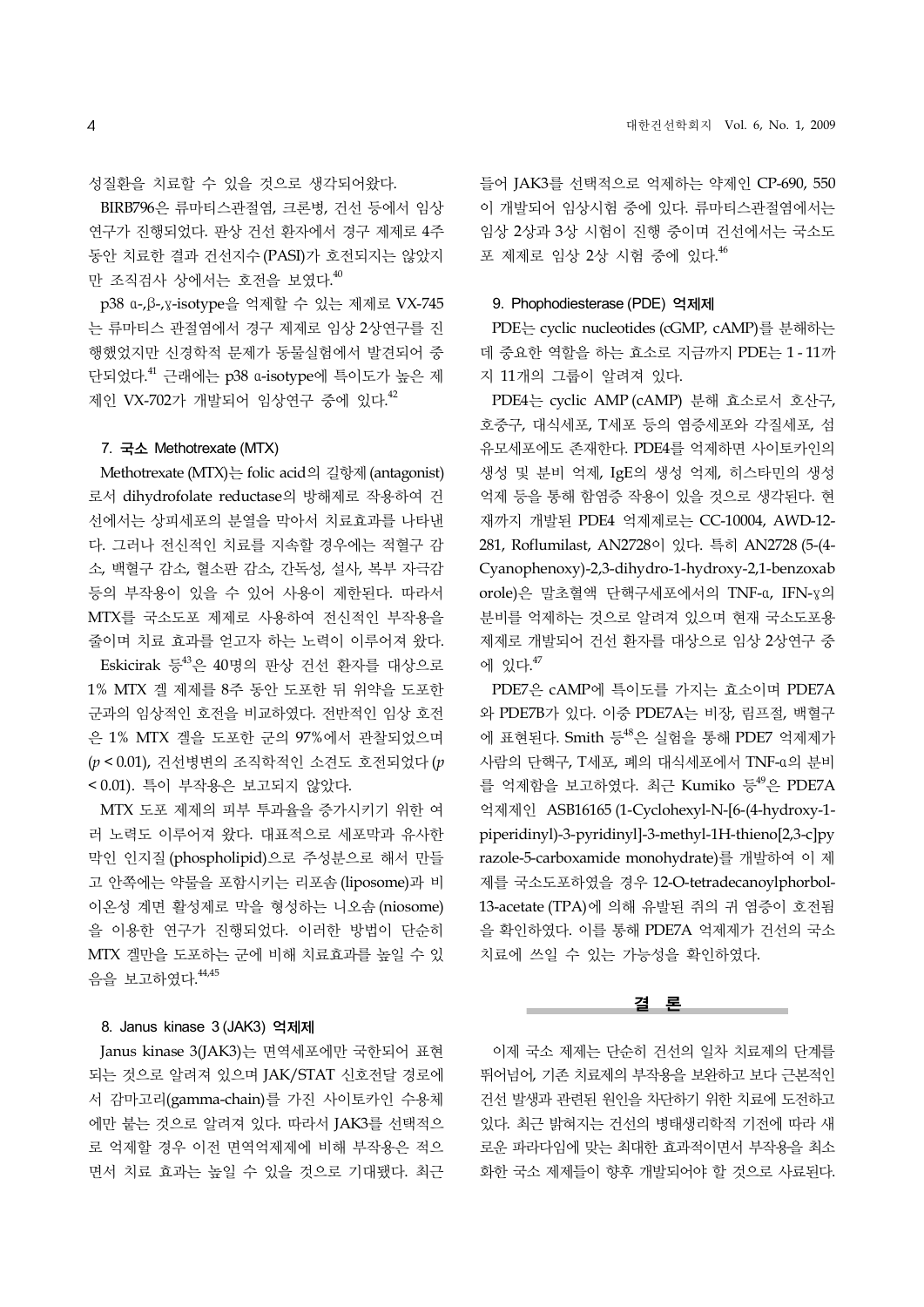## **REFERENCES**

- 1. Gottlieb AB, Ford RO, Spellman MC. The efficacy and tolerability of clobetasol propionate foam 0.05% in the treatment of mild to moderate plaque-type psoriasis of nonscalp regions. *J Cutan Med Surg* 2003;7:185-192
- 2. Beutner K, Chakrabarty A, Lemke S, Yu K. An intraindividual randomized safety and efficacy comparison of clobetasol propionate 0.05% spray and its vehicle in the treatment of plaque psoriasis. *J Drugs Dermatol* 2006;5:357- 560
- 3. Katz HI, Hien NT, Prawer SE, Scott JC, Grivna EM. Betamethasone dipropionate in optimized vehicle. Intermittent pulse dosing for extended maintenance treatment of psoriasis. *Arch Dermatol* 1987;123:1308-1311
- 4. Jarratt MT, Clark SD, Savin RC, Swinyer LJ, Safley CF, Brodell RT, Yu K. Evaluation of the efficacy and safety of clobetasol propionate spray in the treatment of plaquetype psoriasis. *Cutis* 2006;78:348-354
- 5. Serena Mraz, Craig Leonardi, Luz E. Colon, Lori A. Johnson. Different treatment outcomes with formulations of clobetasol propionate 0.05% for the treatment of plaque psoriasis. *J Dermatol Treat* 2008;19:354-359
- 6. Plum LA, Prahl JM, Ma X, et al. Biologically active noncalcemic analogs of 1ɑ, 25-dihydroxyvitamin D with an abbreviated side chain containing no hydroxyl. *Proc Natl Acad Sci USA* 2004;101:6900-6904
- 7. Helfrich YR, Kang S, Hamilton TA, Voorhees JJ. Topical becocalcidiol for the treatment of psoriasis vulgaris: a randomized, placebo-controlled, double-blind, multicentre study. *Br J Dermatol* 2007;157:369-374
- 8. Kragballe K, van de Kerkhof PC. Consistency of data in six phase III clinical studies of a two-compound product containing calcipotriol and betamethasone dipropionate ointment for the treatment of psoriasis. *J Eur Acad Dermatol Venereol* 2006;20:39-44
- 9. Kaufmann R, Bibby AJ, Bissonnette R, Cambazard F, Chu AC, Decroix J, et al. A new calcipotriol/betamethasone dipropionate formulation (Daivobet) is an effective once daily treatment for psoriasis vulgaris. *Dermatology* 2002; 205:389-393
- 10. Guenther L, Van de Kerkhof PC, Snellman E, Kragballe K, Chu AC, Tegner E, et al. Efficacy and safety of a new combination of calcipotriol and betamethasone dipropionate (once or twice daily) compared to calcipotriol (twice daily) in the treatment of psoriasis vulgaris: a randomized, doubleblind, vehicle controlled clinical trial. *Br J Dermatol* 2002;147:316-323
- 11. Papp KA, Guenther L, Boyden B, Larsen FG, Harvima RJ, Guilhou JJ, et al. Early onset of action and efficacy of a combination of calcipotriene and betamethasone dipropionate in the treatment of psoriasis. *J Am Acad Dermatol* 2003;48:48-54
- 12. Douglas WS, Poulin Y, Decroix J, Ortonne JP, Mrowietz U, Gulliver W, et al. A new calcipotriol/betamethasone formulation with rapid onset of action was superior to monotherapy with betamethasone dipropionate or calcipotriol in psoriasis vulgaris. *Acta Derm Venereol* 2002;82: 131-135
- 13. Kragballe K, Noerrelund K, Lui H, Ortonne JP, Wozel G, Uurasmaa T, et al. Efficacy of once daily treatment regimens with calcipotriol/betamethasone dipropionate ointment and calcipotriol ointment in psoriasis vulgaris. *Br J Dermatol* 2004;150:1167-1173
- 14. Ortonne JP, Kaufmann R, Lecha M, Goodfield M. Efficacy of treatment with calcipotriol/betamethasone dipropionate followed by calcipotriol alone compared with tacalcitol for the treatment of psoriasis vulgaris: a randomised, doubleblind trial. *Dermatology* 2004;209:308-313
- 15. White S, Vender R, Thaçi D, Haverkamp C, Naeyaert JM, Foster R, et al. Use of calcipotriene cream (Dovonex cream) following acute treatment of psoriasis vulgaris with the calcipotriene/betamethasone dipropionate two-compound product (Taclonex). A randomized, parallel-group clinical trial. *Am J Clin Dermatol* 2006;7:177-184
- 16. Mason J, Mason AR, Cork MJ. Topical preparations for the treatment of psoriasis: a systematic review. *Br J Dermatol* 2002;146:351-364
- 17. Anstey AV, Kragballe K. Retrospective assessment of PASI 50 and PASI 75 attainment with a calcipotriol/betamethasone dipropionate ointment. *Int J Dermatol* 2006;45:970- 975
- 18. Kragballe K, Noerrelund K, Lui H, Ortonne JP, Wozel G, Uurasmaa T, et al. Efficacy of once daily treatment regimens with calcipotriol/betamethasone dipropionate ointment and calcipotriol ointment in psoriasis vulgaris. *Br J Dermatol* 2004;150:1167-1173
- 19. Kragballe K, Austad J, Barnes L, Bibby A, de la Brassinne M, Cambazard F. Efficacy results of a 52-week, randomised, double-blind, safety study of a calcipotriol/betamethasone dipropionate two-compound product (Daivobet/Dovobet/ Taclonex) in the treatment of psoriasis vulgaris. *Dermatology* 2006;213:319-326
- 20. Buckley C, Hoffmann V, Shapiro J, et al. Calcipotriol plus betamethasone dipropionate scalp formulation is effective and well tolerated in the treatment of scalp psoriasis: a phase II study. *Dermatology* 2008;217:107-113
- 21. Jemec GB, Ganslandt C, Ortonne JP, et al. A new scalp formulation of calcipotriene plus betamethasone compared with its active ingredients and the vehicle in the treatment of scalp psoriasis: a randomized, double-blind, controlled trial. *J Am Acad Dermatol* 2008;59:455-463
- 22. van der Kerkhof PC, Hoffmann V, Anstey A, et al. A new scalp formulation of calcipotriol plus betamethasone dipropionate compared with each of its active ingredients in the same vehicle for the treatment of scalp psoriasis: a randomized, double-blind, controlled trial. *Br J Dermatol* 2009;160:170-176
- 23. Kragballe K, Hoffmann V, Tan J, et al. Calcipotriene plus betamethasone dipropionate gel compared to calcipotriene solution in patients with scalp psoriasis. *J Am Acad Dermatol* 2008;58:AB131
- 24. Luger TA, Cambazard F, Larsen FG, et al. A study of the safety and efficacy of calcipotriol and betamethasone dipropionate scalp formulation in the long-term management of scalp psoriasis. *Dermatology* 2008;217:321-328
- 25. Tyring S, Bibby A. Calcipotriene/betamethasone dipropionate gel compared to gel vehicle in treatment scalp psoriasis in Hispanic/Latino and black/African American patients.